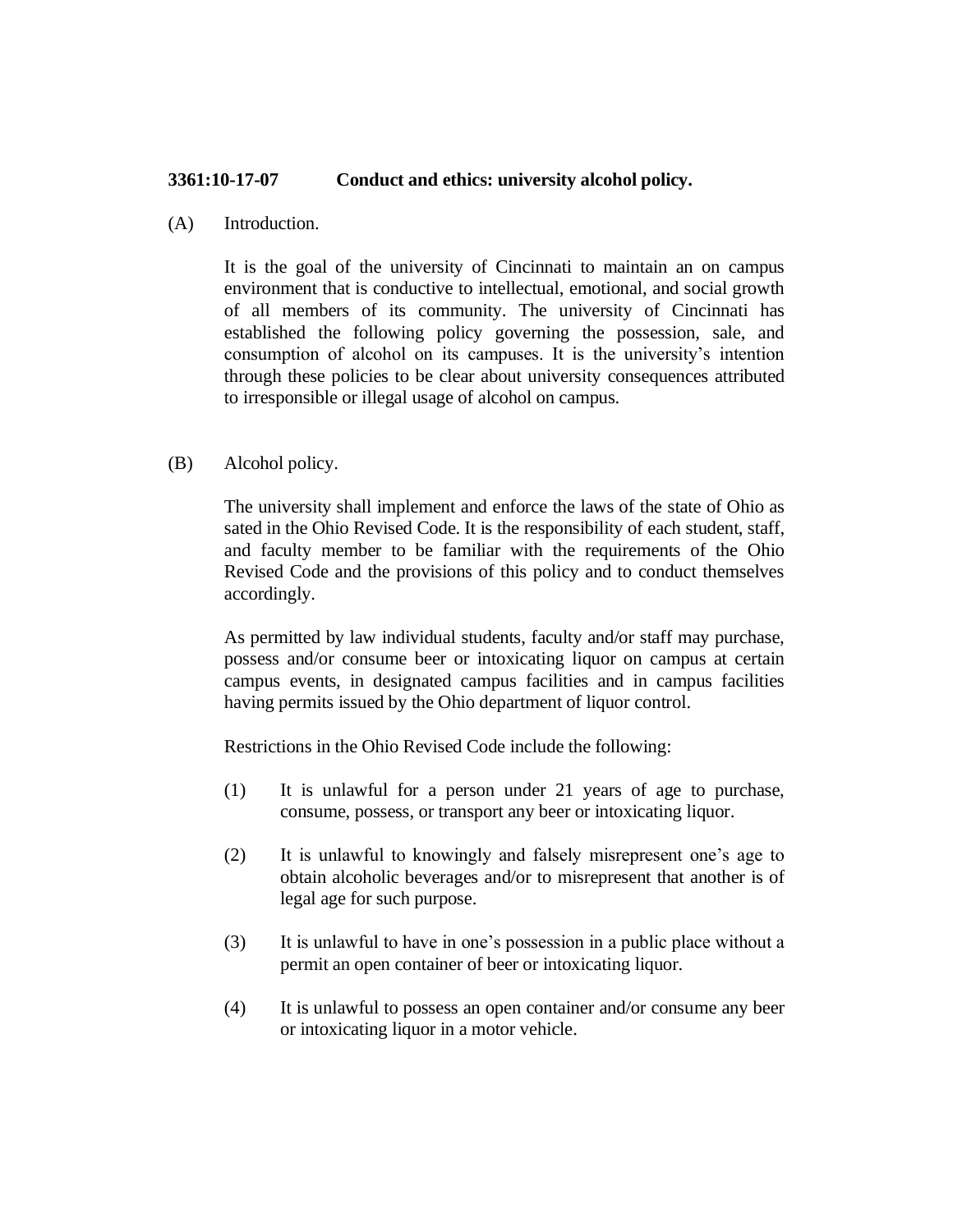(5) It is unlawful to serve, distribute beer and/or intoxicating liquor to a minor.

These laws are contained in Chapter 4301 of the Ohio Revised Code. The complete test of the state liquor laws and administrative regulations may be obtained from the department of campus security, campus library, or the Ohio department of liquor control.

Student organizations will be permitted to schedule and/or sponsor oncampus events at which alcohol would be available only at those locations having permits issued by the Ohio department of liquor control.

Student organizations that sponsor off-campus events are expected to adhere to state law. Organizations found to have violated state law may be subjected to the loss of registered status.

Administrative and academic units (colleges, departments) are permitted to schedule and/or sponsor on-campus student events at which beer or intoxicating liquor would be available only in designated areas within those units and only with the approval of the unit head. These events may not be all campus events and must adhere to regulations for on-campus events

(C) Policy for campus events.

The following regulations must be followed at on-campus events at which beer or intoxicating liquor are served and/or sold:

- (1) The events must be properly authorized by the administrative unit responsible for the facility(s) to be used.
- (2) Consumption and/or sales are permitted only within the approved area for the event.
- (3) Non-alcoholic beverages must be available at the same place as alcoholic beverages and featured as prominently as the alcoholic beverages.
- (4) The sponsors of the event will implement precautionary measures to ensure that alcoholic beverages are not accessible or served to persons under the legal drinking age or to persons who are intoxicated.